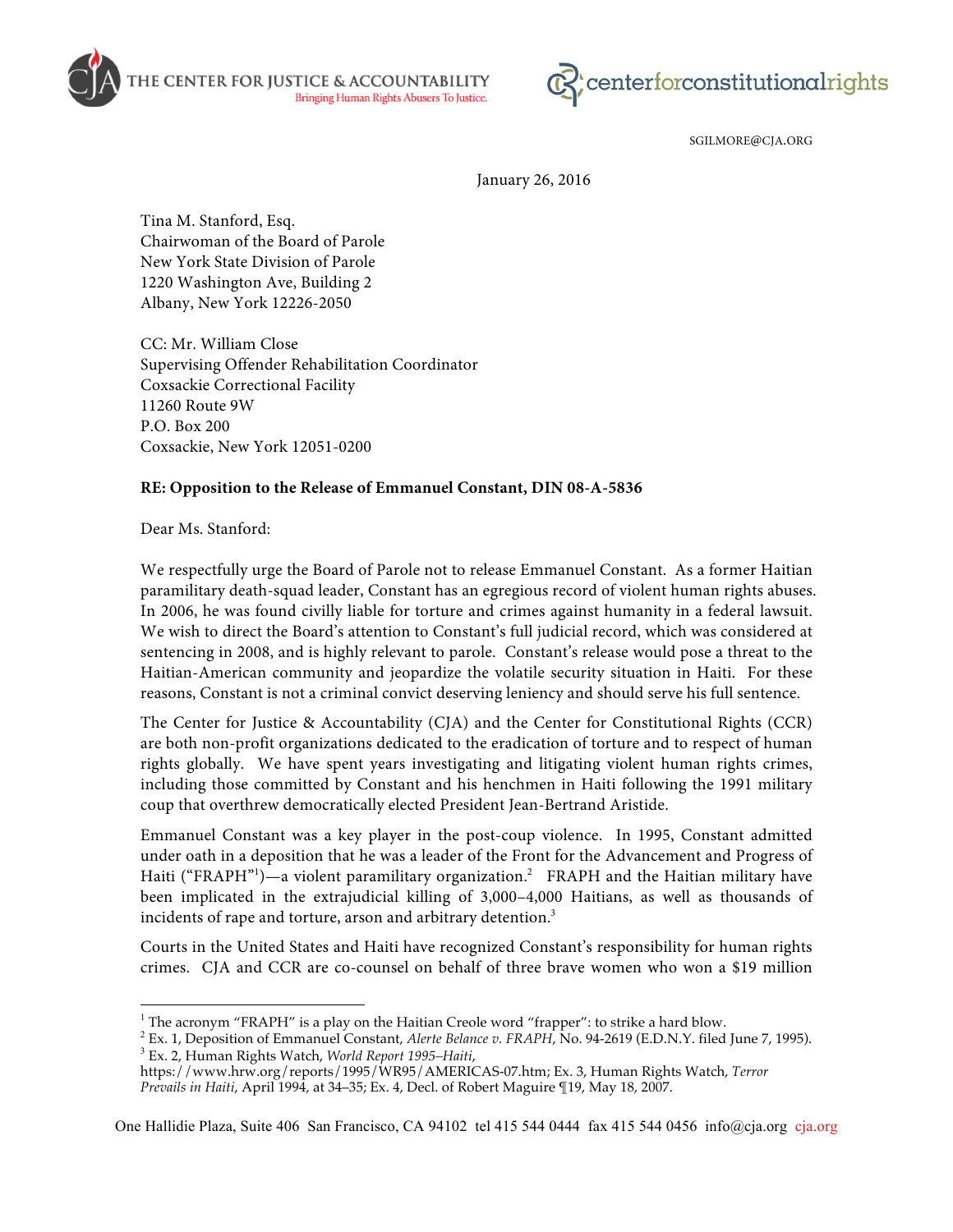damages award against Constant for his responsibility for the torture and sexual violence they suffered at the hands of Constant's criminal organization, FRAPH.<sup>4</sup> In 2006, Judge Sidney H. Stein of the U.S. District Court for the Southern District of New York found Constant civilly liable in a default judgment for human rights abuses.<sup>5</sup> Constant contested that judgment all the way to the Supreme Court—and lost.6

The civil judgment against Constant in U.S. court followed years of judicial proceedings in Haiti seeking to hold Constant accountable for human rights crimes. In 2000, a Haitian court convicted Constant in absentia for the mass murder of civilians on April 22, 1994 in the town of Raboteau, Haiti.<sup>7</sup> Constant has also been indicted in Haiti for participating in a December 1993 arson perpetrated against the Cité Soleil shantytown in Port-au-Prince that killed at least 36 people and destroyed more than 800 homes.<sup>8</sup>

Constant's long criminal history continued in the United States. He fled Haiti in or around 1994, after President Aristide was restored to power, and resettled in New York, where he undertook the fraudulent dealings in real estate that were the basis of his criminal conviction.<sup>9</sup> While Constant lived at large in New York City, his reputation struck terror into the hearts of many of the city's Haitian-American residents.<sup>10</sup>

In light of Constant's repeated pattern of criminal conduct, we believe he poses a serious threat to the American and Haitian public. Haiti remains a fragile democracy with an extremely weak judicial system, allowing Constant's former associates to evade justice.<sup>11</sup> This very month, the country is undergoing an electoral crisis and, with it, a new wave of political violence.<sup>12</sup> Lawyers and human rights monitors in Haiti fear that if Constant were released from incarceration in New York, he would pose a serious flight risk, and might return to Haiti to exploit the tense situation to his political advantage. $13$ 

As a free man, Constant would represent a serious threat to public safety. Therefore, he should serve his full sentence and pay his debt to the people of New York, as it may be the only sanction he will ever face.

To assist the Board, we have enclosed the following, much of which was considered by the trial court at sentencing in August 2008:

A Summary of Emmanuel Constant's Human Rights Abuses in Haiti with the following supporting exhibits:

(1) Excerpt from Constant's June 7, 1995 deposition in Belance v. FRAPH, No. 94-2619 (E.D. N.Y. filed June 1, 1994) admitting that he was a leader of FRAPH.

 <sup>4</sup> Ex. 5, Findings of Fact and Conclusions of Law, *Doe v. Constant*, No. 1:04-cv-10108-SHS (S.D.N.Y. Oct. 24, 2006).

<sup>5</sup> *Id.*

<sup>6</sup> Summary Order, No. 08-4827-cv, 354 Fed.Appx. 543 (2d Cir. Dec. 1, 2009) (affirming judgment); *cert denied*

<sup>&</sup>lt;sup>7</sup> Ex. 6, Decl. of Mario Joseph  $\P 4$ , May 2007; Ex. 7, Raboteau Judgment.

<sup>8</sup> Ex. 5, Decl. of Mario Joseph ¶5, May 2007; Ex. 3, Human Rights Watch, *Terror Prevails in Haiti*, April 1994,

<sup>&</sup>lt;sup>9</sup> Ex. 8, David Grann, Giving "The Devil" His Due, The Atlantic, June 2001.<br><sup>10</sup> Id.<br><sup>11</sup> Ex. 9, Decl. of Brian E. Concannon, Jr., Esq. ¶¶16–26; Ex. 10, U.S. Dept. of State, *Country Reports on Human*<br>Rights, 2014–Haiti,

<sup>&</sup>lt;sup>12</sup> Ex. 10, Joseph Guyler Delva, *Protestors vow to derail Haiti presidential vote; election offices burned*, Reuters, Jan. 18, 2016.

<sup>&</sup>lt;sup>13</sup> Ex. 11, Decl. of Scott A. Gilmore, Esq. [13, January 22, 2016.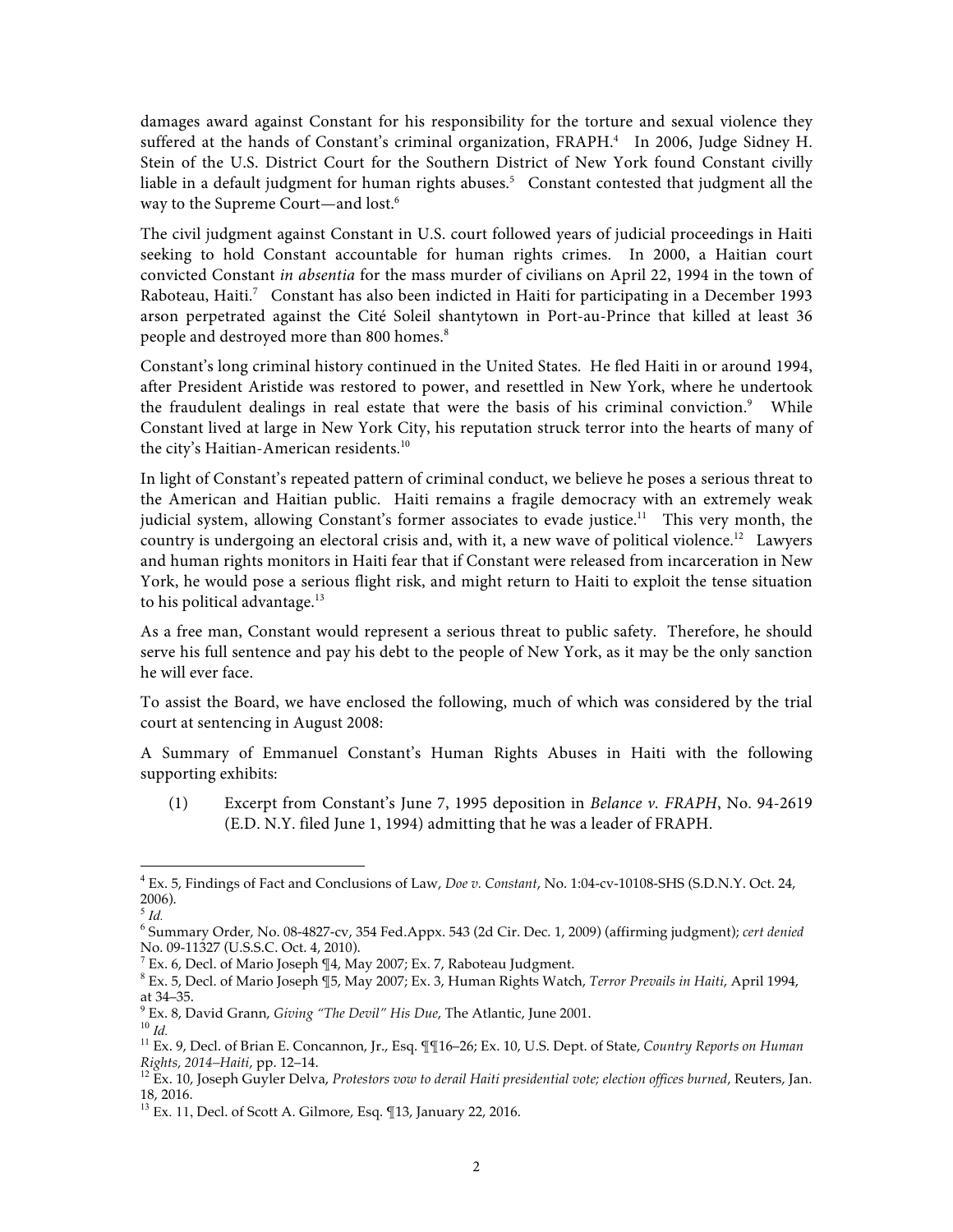- (2) Haiti chapter from the 1995 Human Rights Watch (HRW) World Report, stating that "The United Nations/Organization of American States International Civilian Mission investigated over two hundred reports of extrajudicial executions [by FRAPH and the army] from February to July, adding to the estimated death toll of 3,000-4,000 people since the September 1991 coup d'etat."
- (3) A 1994 Report from HRW/Americans& National Coalition for Haitian Refugees entitled Terror Prevails in Haiti Human Rights Violations and Failed Diplomacy documenting Constant's sabotage of the arrival of American and Canadian military trainers, thereby undermining the Governors Island Accord. "In a radio broadcast, FRAPH leader Emmanuel Constant urged all 'patriotic Haitians' to go down to the waterfront to protest the [U.S.] military mission's arrival." (p. 27.)
- (4) A declaration of Professor Robert E. Maguire, submitted to Judge Abraham Gerges of the New York Supreme Court in May 2007, describing atrocities committed by FRAPH under Constant's command responsibility.
- (5) Judge Stein's Findings of Fact and Conclusions of Law, holding Constant civilly liable for torture, crimes against humanity, and other abuses in Doe v. Constant, No. 1:04 cv-10108-SHS (S.D.N.Y. Oct. 24, 2006).
- (6) A declaration of Haitian lawyer Mario Joseph, submitted to Judge Abraham Gerges of the New York Supreme Court in May 2007, describing efforts to prosecute Constant in Haiti and the dysfunction of the Haitian justice system.
- (7) A November 2000 Haitian judgment convicting Constant in absentia for murder and ordering him to pay one billion Haitian Gourdes in damages to the families of the victims for his role in the Roboteau massacre. The Roboteau judgment is in French and English.
- (8) A June 2001 article in The Atlantic, interviewing Constant and Haitian-Americans: David Grann, Giving "The Devil" His Due, The Atlantic, June 2001.
- (9) A declaration of Brian E. Concannon, Jr., Esq., Executive Director of the Institute for Justice and Democracy in Haiti, submitted to Judge Abraham Gerges of the New York Supreme Court in May 2007, describing efforts to prosecute Constant in Haiti and the weakness of the Haitian legal system.
- (10) The U.S. State Department's 2014 Country Report on Human Rights for Haiti.
- (11) A January 18, 2016 article in Reuters describing the political instability in Haiti: Joseph Guyler Delva, Protestors vow to derail Haiti presidential vote; election offices burned, Reuters, Jan. 18, 2016.
- (12) A letter dated March 29, 1995 from Secretary of State Warren Christopher to Attorney General Janet Reno stating "Mr. Constant is one of the co-founders and current President of FRAPH" who "was instrumental in sustaining the repression that prevailed in Haiti under the illegal military-led regime . . . ."
- (13) A declaration of Scott A. Gilmore, Esq., staff attorney for the Center for Justice and Accountability describing the current human rights situation in Haiti and consultations with Haitian lawyers and human rights monitors.
- (14) The August 29, 2006 hearing transcript of Jane Doe I and Jane Doe II's testimony in Doe v. Constant, No. 1:04-cv-10108-SHS (S.D.N.Y. filed Dec. 12, 2004) testifying to